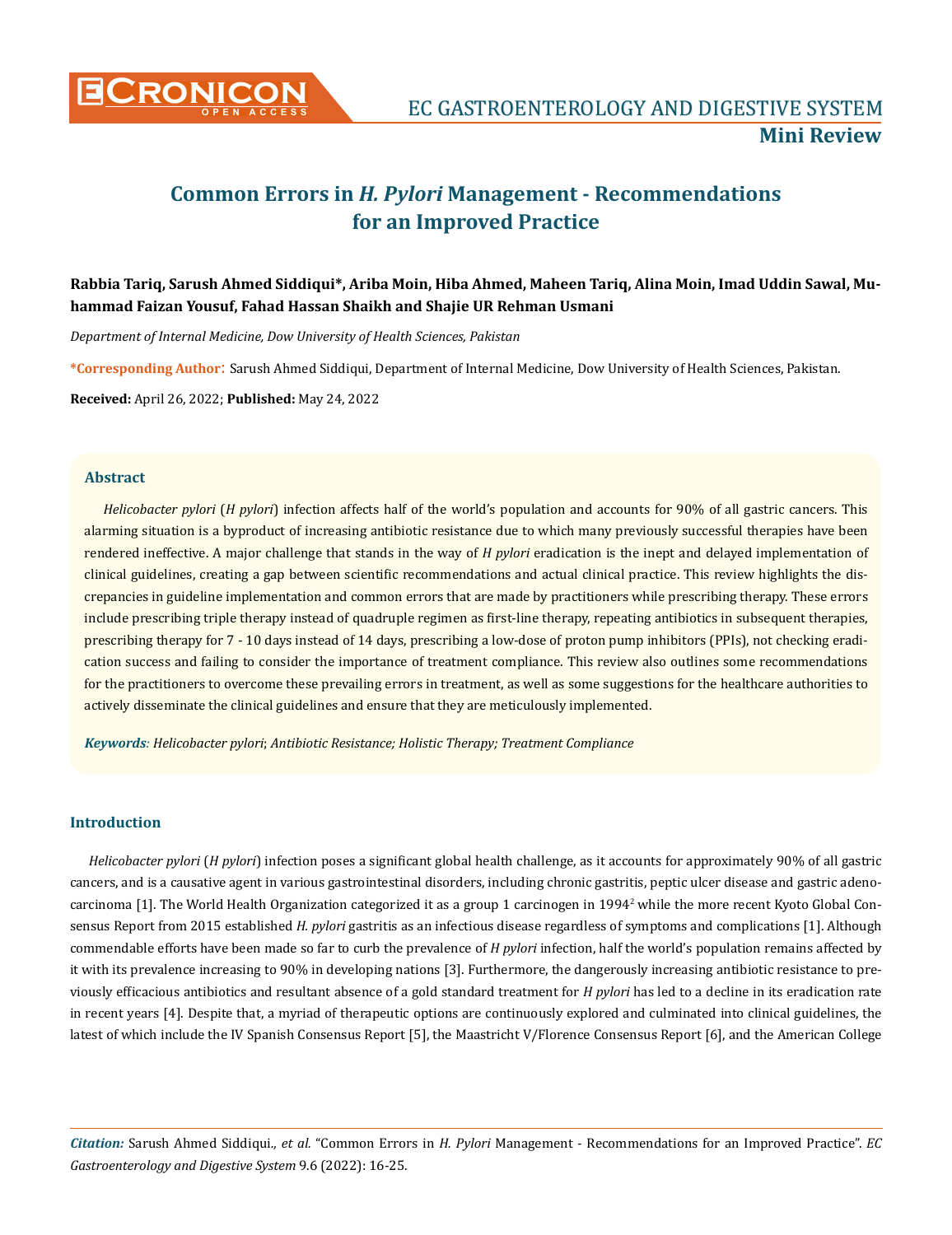of Gastroenterology (ACG) Clinical Guidelines [7]. However, translating these recommendations into clinical practice remains a serious challenge, with several mistakes being made while prescribing therapy. In this review, we aim to identify the gap in knowledge by discussing the common mistakes made in clinical practice while managing *H pylori* infection, thereby raising awareness amongst practitioners so that these prevailing errors are rectified and standard of care is elevated. We also review certain recommendations to medical practitioners, healthcare authorities, and researchers, in an attempt to encourage a meticulous implementation of clinical guidelines and aid in the management of *H pylori* infection which, despite more than three decades of experimentation, has remained at the cusp of skepticism.

#### **Common mistakes in management**

Physician adherence to *H pylori* clinical guidelines has remained suboptimal. A survey in Spanish physicians revealed that only 40% had read at least one Maastricht consensus, 34% attended a course about *H pylori*, and only 20% adhered to treatment recommendations [8]. In another study, only 50% of physicians reported using professional guidelines for *H pylori* management [9]. Similarly, a Chinese survey showed that up to 40% of physicians do not follow recommendations for *H pylori* diagnosis [10].

The frequent discrepancies in *H pylori* management might be attributed to the barriers that stand in the way of physician adherence. These include personal barriers such as disagreement or lack of familiarity with the guidelines, inability to comprehend the guidelines, difficulty in overcome the inertia of previous practice; or external barriers such as organizational constraints, lack of a reminder system or counseling materials, insufficient consultant support, heavy workload, increased practice costs, poor primary-secondary care dialogue and access restrictions on diagnostic facilities for primary care doctors [11-13]. The subpar compliance to guidelines has left room for mistakes made by physicians in treating *H pylori* infections, six of which are highlighted in this review.

# **Prescribing triple therapy as primary regimen in areas of high clarithromycin resistance and in patients who are allergic to penicillin**

According to Maastricht  $V^6$  and ACG' guidelines, quadruple regimen (bismuth in combination with a PPI and two antibiotics) is recommended as first-line therapy for *H pylori* eradication as bismuth has long been known to have an antibacterial activity and most importantly, has no prior resistance reported to *H. pylori* [14]*.* Standard triple therapy (PPI, clarithromycin, and amoxicillin), which was previously considered as the ideal regimen, is no longer recommended as first-line treatment, primarily due to an increase in *H. pylori* resistance to clarithromycin as a consequence of which the triple therapy fails in 20 - 30% of patients [6,15]. In a meta-analysis by Venerito., *et al,* quadruple regimen was superior to triple therapy in the presence of simultaneous metronidazole and clarithromycin resistance [16]. In another study, the eradication rate was 64.7% with triple therapy whereas for quadruple regimen it was more than 93% [17]. The resistance rate to clarithromycin shows regional differences, for example, 30% in Austria and around 10% in Germany [1]. Nonetheless, it is well-established that when the local clarithromycin resistance rate increases beyond 15 - 20%, quadruple therapy should be preferred as the first line of treatment [18].

Penicillin allergy is another contraindication for the prescription of triple therapy, apart from high local clarithromycin resistance rate. Opting for a combination of PPI-clarithromycin-metronidazole in case of amoxicillin allergy does not yield encouraging results, precisely due to the burgeoning problem of resistance to both clarithromycin and metronidazole; hence a bismuth-based quadruple regimen should be administered in such patients, as substantiated by literature [19].

Contrary to guidelines, physicians are less likely to consider clarithromycin resistance while prescribing therapy. As per the European Registry for *H pylori* management, 46% of patients are prescribed with triple therapy [20]. This is further corroborated by various surveys conducted in different countries showing high percentages of physicians; 56.4% in Spain [8],93.0% in Israel [21], 66.3% in Croatia [22],

*Citation:* Sarush Ahmed Siddiqui*., et al.* "Common Errors in *H. Pylori* Management - Recommendations for an Improved Practice". *EC Gastroenterology and Digestive System* 9.6 (2022): 16-25.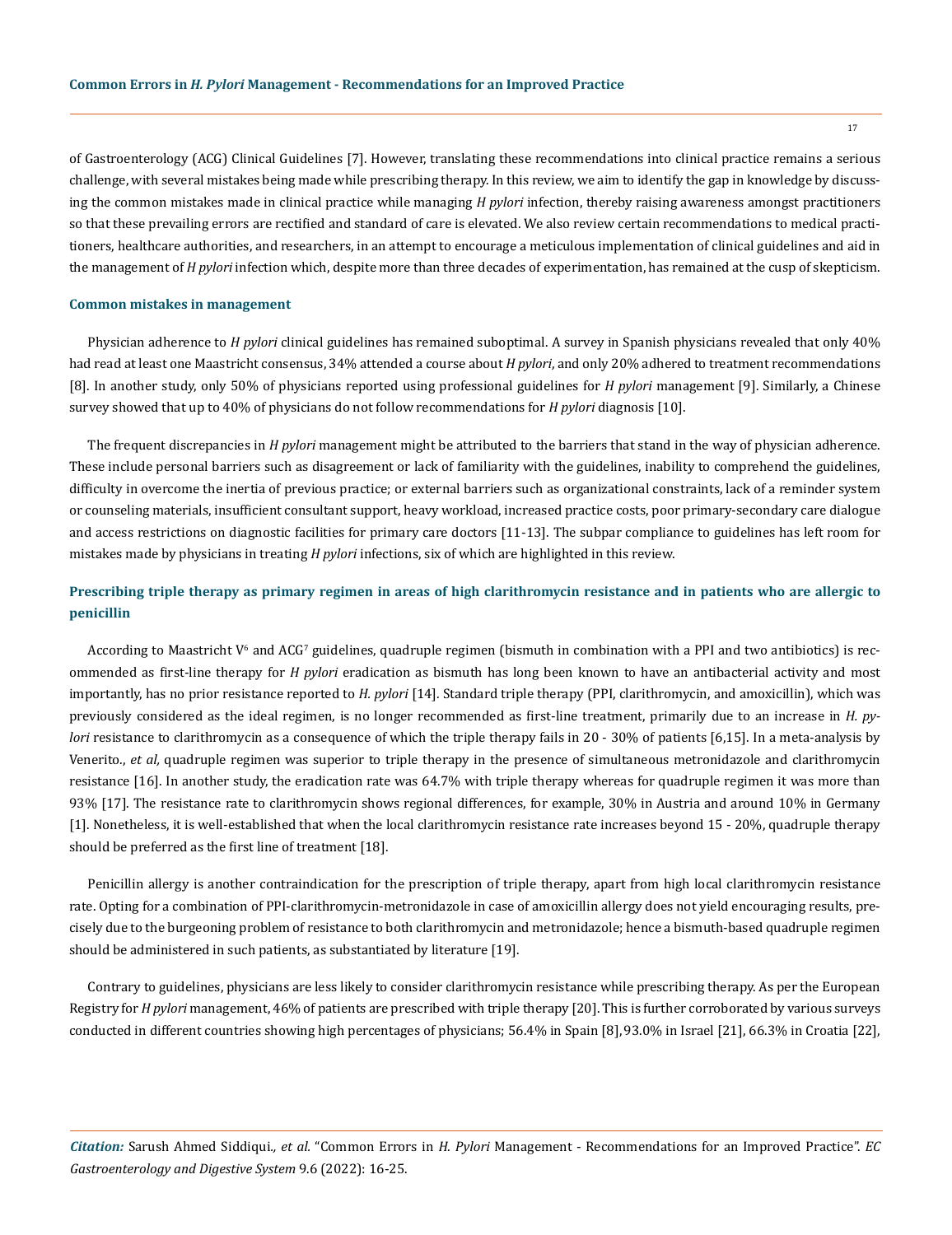81.4% in Asia-Pacific [23],88% in Korea[24] and 83% in the USA [25], who continue to prescribe standard triple therapy for 7 - 14 days as the primary regimen. Furthermore, in patients allergic to penicillin (primarily amoxicillin), many physicians continue to prescribe triple therapy with clarithromycin and metronidazole, as observed in 38% of patients with penicillin allergy in Europe [20].In Germany, 81% of physicians prescribe triple therapy to patients who are allergic to penicillin and only 19% correctly prescribe bismuth quadruple therapy [26]. Therefore, despite evidences, practitioners continue to deviate from practice guidelines. Some explanations for this discrepancy might include the unavailability of bismuth in many countries [27] or the large pill burden of bismuth quadruple therapy resulting in less compliance [28].

#### **Repeating antibiotics in subsequent therapies**

In case of failure of first-line treatment, second-line treatment and subsequent treatments should avoid already used antibiotics, as validated by a recently conducted study which demonstrated that repeating metronidazole in successive therapy had a cure rate of as low as 37% [29].While the resistance to amoxicillin, tetracycline and rifabutin is rare due to which they can be repeated in subsequent therapies, secondary resistance to clarithromycin, levofloxacin or metronidazole occurs in almost all cases [30].Thus, these antibiotics should not be repeated after eradication failure.

However, previously administered antibiotics are still repeated in more than 15 - 30% of the cases in Europe [20]. Likewise, as per a Korean observational study, a large proportion (40.7%) of primary care physicians reused the same regimen after eradication failure [24]. In another study, only 2.8% of primary care physicians in Croatia correctly recommended first and second line of treatment for H. pylori infection [22].

# **Prescribing therapy for 7 - 10 days instead of 14 days**

Although the duration of therapy has been under constant debate, a Cochrane systematic review[31] clearly establishes that increasing the length of triple therapy from 7 to 14 days increases cure rate, while the same is elucidated for quadruple therapy in a clinical trial [32]. Accordingly, a 14-day therapy is the duration recommended by relevant consensus reports as well, including Maastricht V guidelines $^6$  as many suspect that antibiotic resistance could be overcome with longer duration therapy [16].

Regardless, a lot of practitioners make the error of prescribing short duration courses. In 69% of triple therapy cases and 58% of quadruple therapy cases in Europe, the prescribed duration of therapy is 7 or 10 days instead of 14 days [20]. Spanish primary care survey reports that 43.0% of treatments are prescribed for 10 days and 46.0% for 14 days [8]. Among practitioners from Israel who favor triple therapy, 77% recommended that treatment be continued for less than 14 days [21]. In a Korean survey, majority of physicians responded that they prescribe medication for 7 days (65.7%)[24] where as a Mexican survey reports that 12% of physicians prescribe therapy for 7 - 10 days [33].Therefore, many practitioners opt for a 7 - 10day prescription instead of 14 days, possibly due to shorter duration courses resulting in greater patient compliance or due to risk of adverse events such as diarrhea, anorexia, bitter taste and abdominal fullness, being associated with the prescription [32].

#### **Prescribing a low-dose of proton pump inhibitors (PPIs)**

 Evidence suggests that a high-dose of PPI increases the cure rate of triple therapy by 6% - 10% [34]. This is because PPIs have an antibacterial effect and also reduce the acid-related degradation of antibiotics due to acid inhibition [30]. In a clinical trial, high-dose rabeprazole had an eradication rate of 96.3% and was more effective than its low-dose equivalent which had an eradication rate of 84.9% [35]. Another study showed that treatment eradication was higher (100%) among patients who received high dose PPI compared to those treated with low dose PPI (81.5%) [36]. The effectiveness of double dose PPI compared to its single dose was further emphasized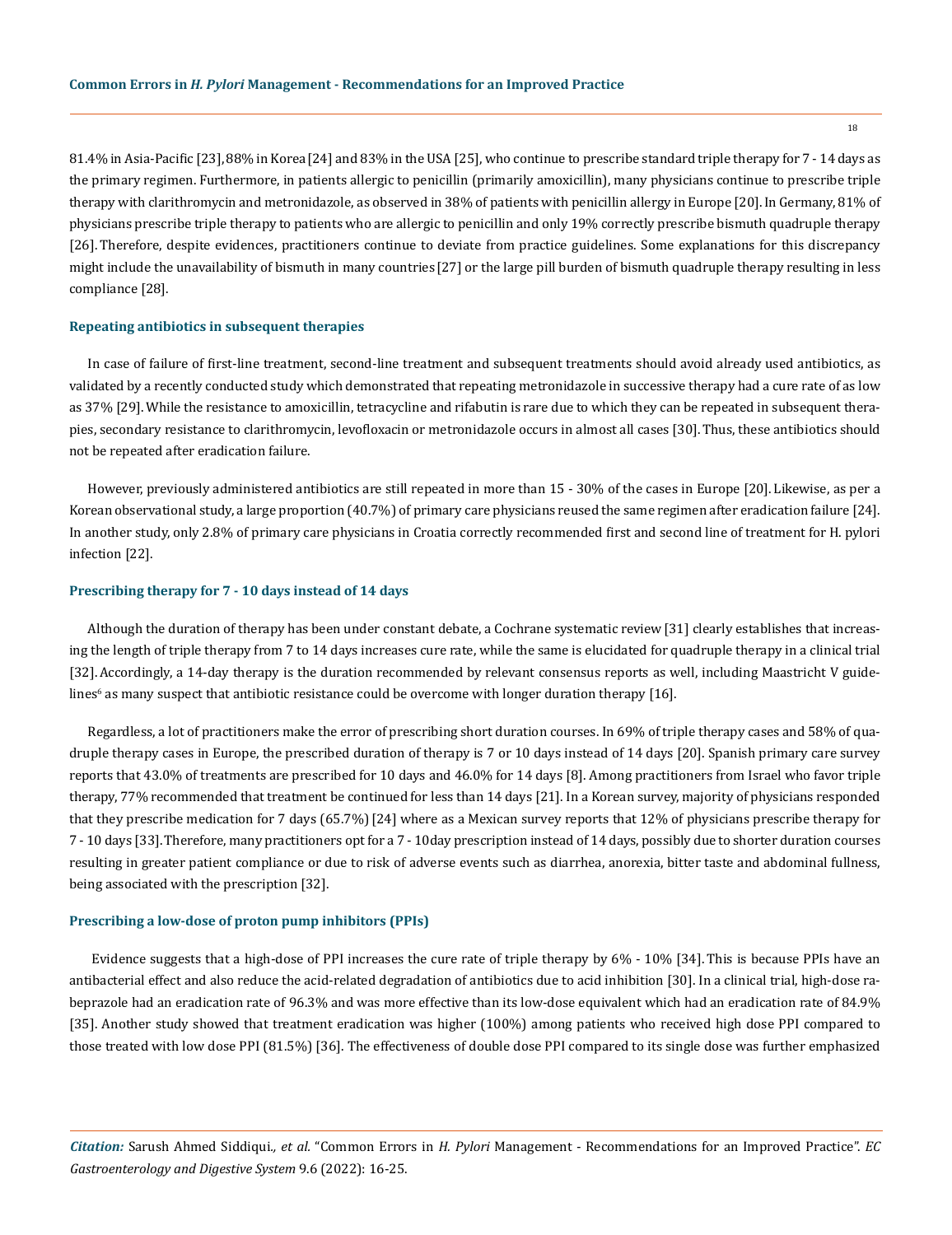by more studies [37,38],and accordingly the Maastricht V consensus report also stated that the use of high-dose PPI twice a day increases the efficacy of eradication therapy [6].

Nonetheless, some practitioners continue to prescribe low-dose PPIs. An underlying cause of this might be independent patient requests due to the risks that accompany the repeated exposure to high-dose acid suppression, such as liver and kidney problems, osteoporosis-related fractures, micronutrient deficiency and dementia, particularly in vulnerable populations such as the elderly [39-41].In spite of the general recommendation of prescribing high dose PPIs, 48% of triple therapies prescribed in Europe include low-dose PPIs [20]. Fortunately, this percentage has decreased over time, from 67% in 2013 to 20% in 2019 but the problem still persists.

#### **Not checking eradication success**

Taking into account the globally declining eradication rates, emerging antimicrobial resistance, the risk of disease recurrence (e.g. peptic ulcer disease), the risk of disease persistence (e.g. superficial low-grade mucosa-associated lymphoid tissue lymphoma) and the possibility of developing future complications (e.g. gastric cancer), confirmatory testing is the practice recommended by all major clinical guidelines [2]. The updated ACG guidelines suggest that testing, using urea breath test, fecal antigen testing, or biopsy-based testing, should be performed at least four weeks after completion of antibiotic therapy and after PPI therapy has been withheld for one to two weeks [42].

Emphasis is placed on checking the success of *H pylori* eradication after treatment, yet 6% of patients in Europe do not undergo confirmatory testing [20]. Unfortunately, as per other previously conducted studies, retesting rates are even lower, ranging from 30% to 70% [2].In a Chinese physicians' survey, about 20% of the respondents did not pay attention to confirmatory testing [10]. Likewise, surveys conducted in various other countries are also testament to poor confirmatory testing, with retesting rates as low as 43.6% in Israel [21], 14% in USA [43], 9.3% in Korea [24], and 50% in Peru [44]. These low rates might be attributed to the cost associated with retesting or lack of wide availability of diagnostic facilities, as demonstrated by a Spanish survey in which 16% of practitioners reported no direct access to any validated diagnostic method, only 44% to urea breath test, and 33% did not systematically refer to eradication confirmation test [8]. Another reason for these low rates might be the advance planning involved, as the confirmatory test requires a mandatory minimum waiting time of 4 weeks following antibiotic therapy and 1 - 2 weeks off acid-suppressive therapy, which might make follow up cumbersome for physicians and patients [2].

#### **Failing to consider the importance of treatment compliance**

Treatment compliance is one of the most important factors that determine cure rates, as validated by one study in which 40% of treatment failures were attributed to poor compliance to therapy [45]. In one study, eradication levels of 96% were observed for patients who took 60% or more of medications, compared to 69% for those taking less than that [46].The issue of patient non-compliance to treatment due to reasons other than the occurrence of an adverse event, although seen in only 2% of patients in Europe [20], is much more prevalent in clinical practice. Previous literature suggests that 10% of patients who are prescribed *H pylori* eradication therapy fail to take even 60% of their medication [47].

Non-compliance can be attributed to barriers that may be patient-related; such as forgetfulness, physical intolerance of medication, too much pill burden, low health literacy, inability to comprehend the complexity of the regimen and receiving conflicting information from physicians, media and the internet. There might also be some system-related barriers including high prices and low accessibility to medicine or tests, as well as provider-related barriers such as the physician feeling time pressured, burdened or lacking motivation to communicate critical details with the patient and assess medication adherence [48,49].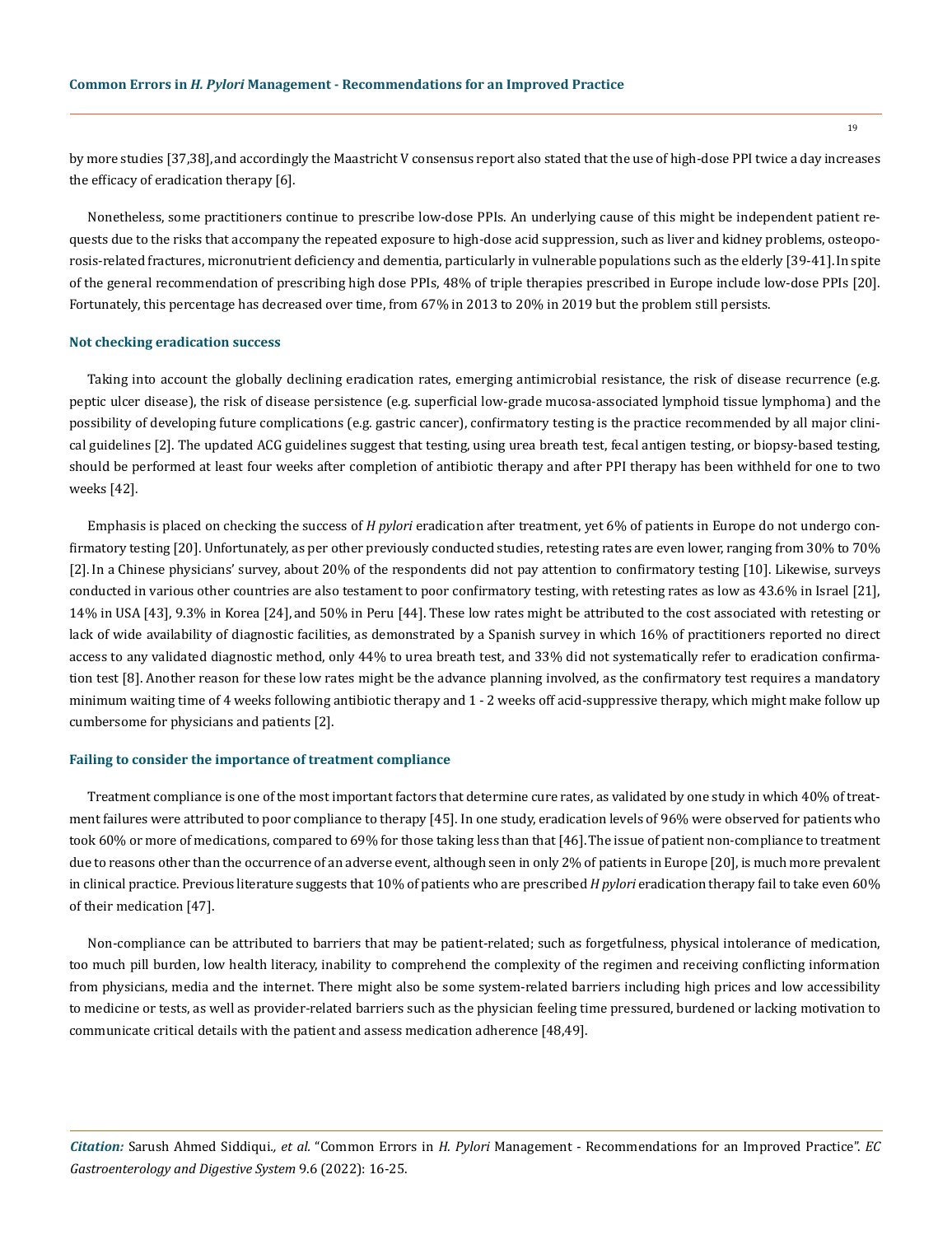

# **Future recommendations**

# **Role of healthcare professionals**

In order to overcome the mistakes highlighted in this review and to usher the declining eradication rates to an ascending path, consistent efforts from healthcare professionals are of utmost importance. As per the recent AGA Clinical Practice Update, medical practitioners should carefully weigh the potential benefits of *H pylori* treatment against the prospect of adverse events associated with longer exposure to antibiotics and higher dose of PPIs; and on the other hand practitioners should also consider conducting penicillin allergy testing in patients who are labeled as being allergic but have no prior anaphylaxis history, so as to enable the use of amoxicillin in such patients [50]. Patients should be asked about previous antibiotic exposure to help guide the treatment regimen and avoid failures because of resistance [7]. A US survey reported that only 38% of participating providers asked patients about prior antibiotic exposure [25]; thus, there is a lot more that has to be done in this regards. In addition to that, practitioners should consider *H pylori* treatment holistically as one continuous 'test, treat, retest' episode and should make use of advance planning and improved communication channels to increase confirmatory retesting rates. Electronic health record alerts and reminders to both patients and physicians can augment the retesting process and another effective strategy might be a rank priority order of retesting; being mindful of those scenarios where retesting is neither sensible (e.g. advanced gastric cancer) nor necessary (e.g. advanced age, multiple comorbidities) [2].

Ensuring patient adherence to medical treatment is a major challenge for clinicians, therefore employing pragmatic strategies such as the use of pillboxes, medication calendars, text-based reminders and follow-up telephone calls might be useful to boost compliance. This was verified in a clinical trial in which employing these strategies led to a significant increase in the numbers of patients taking more than 90% of medications [47].Another clinical trial shows that counseling patients regarding the importance of completing the prescribed regimen, giving them clear dosing instructions and notifying them about the possible side-effects, might also break the barriers to adherence [51]. Other beneficial interventions include polypills, combined blister packs, adjuvant therapies and modified release compounds [48].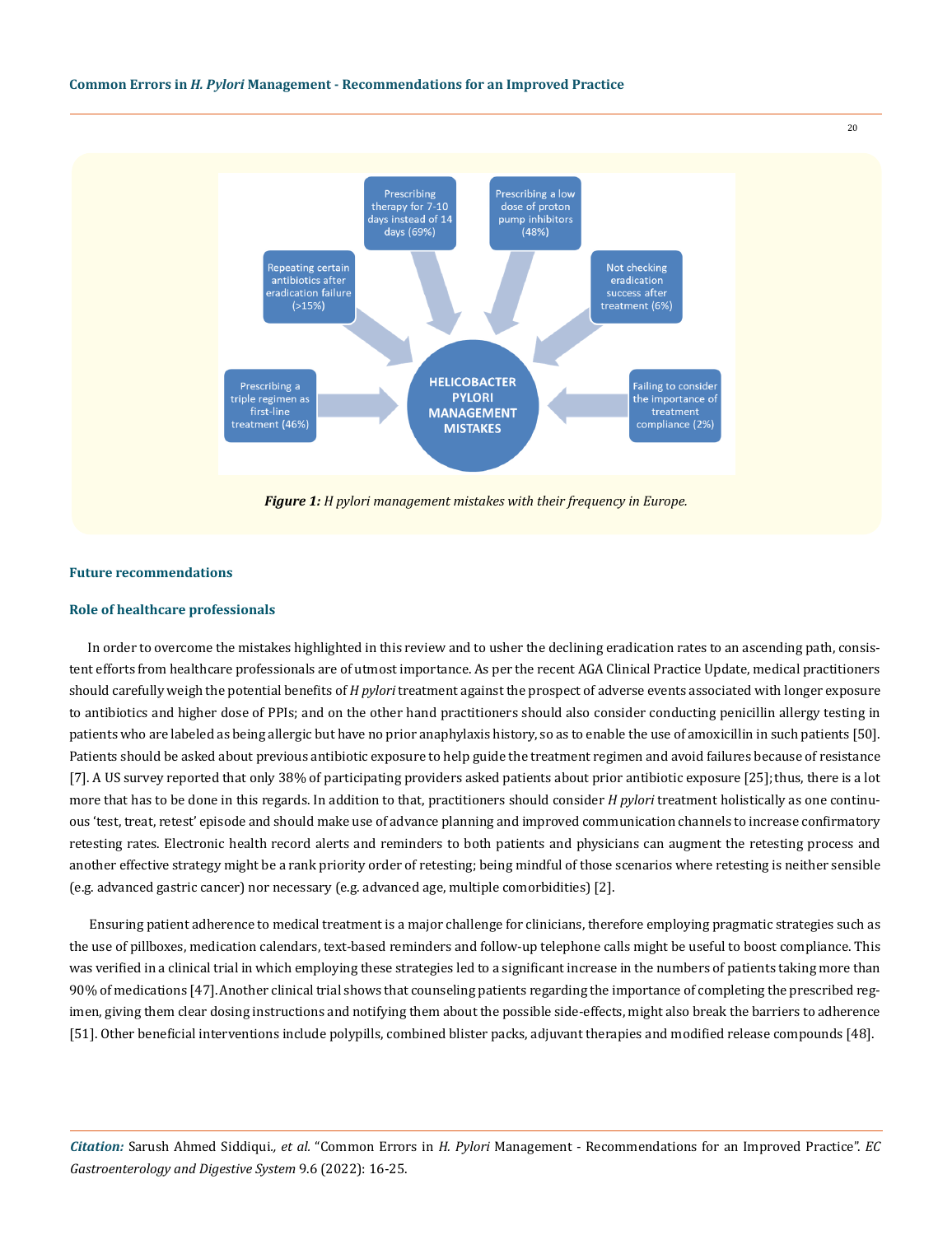# **Role of healthcare authorities**

The concrete evidence provided by clinical guidelines does not yield substantial clinical output unless their implementation is facilitated. Although progressively greater compliance with current guidelines is seen [20], the penetration of updated recommendations is still inadequate. Healthcare authorities are the main stakeholders of public health and should be in charge of ensuring that the gap between scientific recommendations and clinical practice is effectively bridged. The first step should be to actively disseminate the guidelines by translating them, officially endorsing them and by making them the basis of postgraduate educational programs [13]. Furthermore, active educational interventions such as workshops, outreaches and seminars for practitioners can also prove to be an effective tool for changing practice. These may consist of presentations describing the guidelines, in-depth discussions about new practices, along with reinforcement visits after a few months [52]. Most guidelines for the management of H. pylori infection have been criticized for their failure to address the issues that are pertinent to primary care [53].Therefore, recommendations on H. pylori infection should be adaptable to local factors and health care traditions relevant to primary care, and it is also worth consideration to involve clinicians in formulating guidelines because internally developed guidelines are usually more successful than externally developed ones [54]. Additionally, evaluation programs to gauge the extent of guideline adherence among practitioners might also be useful.

Along with ascertaining the implementation of clinical guidelines, the healthcare authorities should develop facilities for urea breath test in countries with access restrictions and should also facilitate the inclusion of *H pylori* treatment in the primary care budget [13], thereby reducing the costs associated with diagnostic tests and medications, particularly in low-income countries where *H pylori* incidence is very high. Furthermore, authorities can develop surveillance registries and national centers of excellence to monitor and maintain up-to-date data on local antibiotic resistance patterns which can assist practitioners in taking informed decisions regarding regimen prescriptions and can also act as focal points for research collaborations [55]. Many of the drawbacks of pharmaceutical therapy could be overcome if an effective vaccine is developed [48]. Hence, investment to invigorate *H pylori* research and development should be of high-priority. Adding on to that, more research needs to be done on the cost-effectiveness of confirmatory retesting as well as on the most cost-effective way to diagnose *H pylori* in primary care setting, as there is a paucity of scientific evidence regarding this [13]. With prompt steps taken in the right direction, the healthcare community can successfully overcome the mistakes outlined in this review.



*Figure 2: The Major Personal and External Barriers to Guideline Implementation and Steps to Overcome Them.*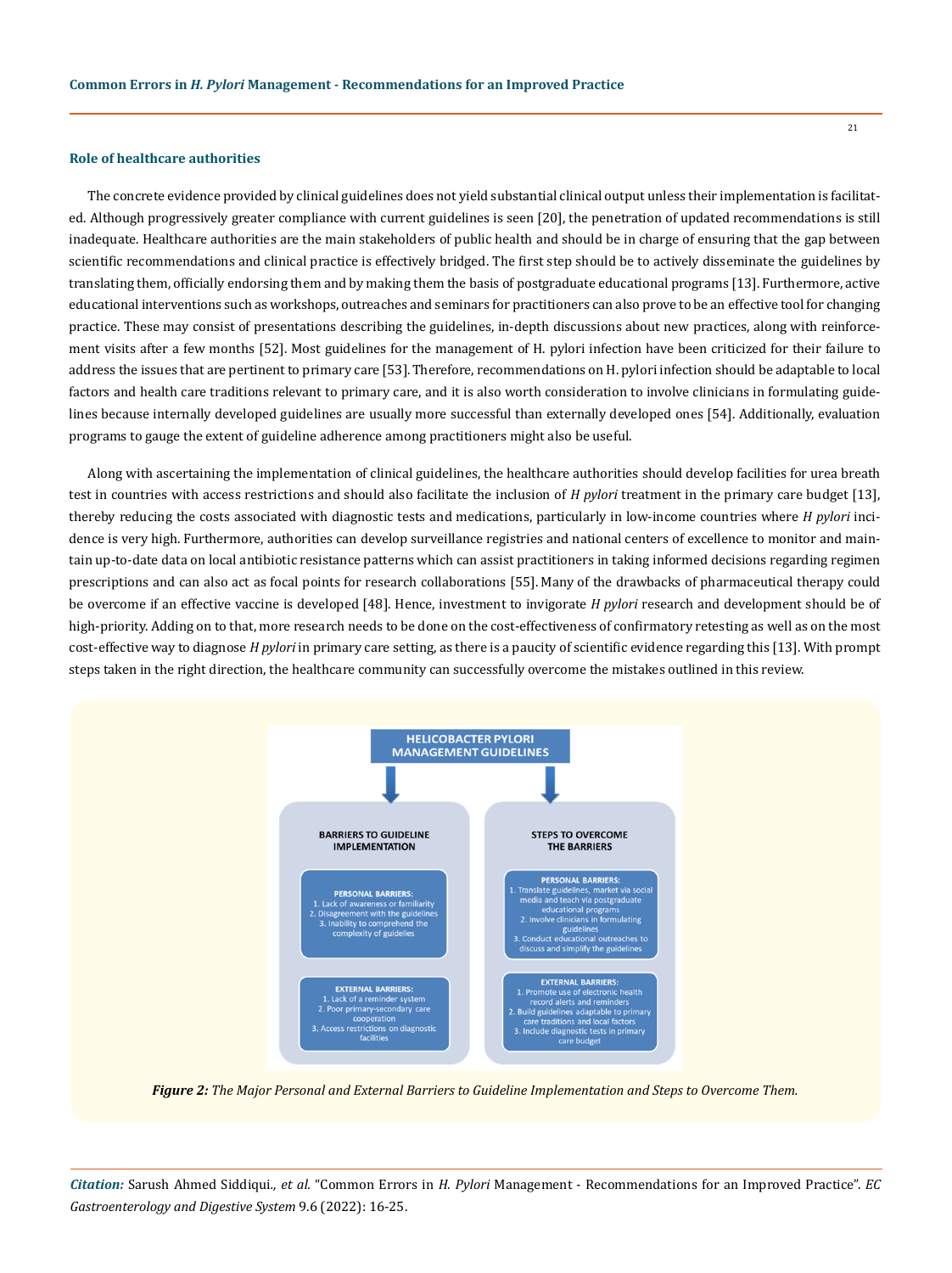# **Conclusion**

Studies suggest that *H pylori* management continues to be disrupted by common mistakes that are made by gastroenterologists, indicating the presence of a knowledge gap between clinical guidelines and actual clinical practice. The type, duration and compliance with therapy, the prescribed dose of PPIs, the consideration of penicillin allergy and antibiotic resistance, as well as the significance of confirmatory retesting, all of these are imperative elements of a successful eradication regime and should be the subject of careful decision making by practitioners. However, due to inefficient implementation of clinical recommendations, the eradication of *H pylori* is currently bereft of any major successes and half of the world continues to battle with it. This article also highlights the primary challenges that lie behind effective incorporation of evidence-based guidelines into medical practice, along with future recommendations that can be integrated into the healthcare system for closing the clinical gap. The responsibility lies on medical authorities to disseminate these guidelines efficiently, on practitioners to adhere to these guidelines meticulously, as well as on the researchers to continuously modify the guidelines based on changing health patterns. Hence, all constituents of the healthcare system should stand at the forefront to win the fight against *Helicobacter pylori* in this age of increasing antibiotic resistance.

# **Acknowledgements**

None to declare.

# **Conflict of Interest**

None to declare.

# **Bibliography**

- 1. [Selgrad M and Malfertheiner P. "Management of Helicobacter pylori infection: what should the surgeon know".](https://www.karger.com/Article/Pdf/477977) *Visceral Medicine* 33.3 [\(2017\): 216-219.](https://www.karger.com/Article/Pdf/477977)
- 2. [Sharara AI. "Confirmatory Testing for Eradication of Helicobacter pylori: Challenges and Opportunities".](https://www.cghjournal.org/article/S1542-3565(20)30758-8/fulltext) *Clinical Gastroenterology and Hepatology* [19.2 \(2020\): 232-234.](https://www.cghjournal.org/article/S1542-3565(20)30758-8/fulltext)
- 3. Flores-Treviño S., *et al*[. "Helicobacter pylori drug resistance: therapy changes and challenges".](https://pubmed.ncbi.nlm.nih.gov/29976092/) *Expert Review of Gastroenterology and Hepatology* [12.8 \(2018\): 819-827.](https://pubmed.ncbi.nlm.nih.gov/29976092/)
- 4. Zou Y., *et al.* "The effect of antibiotic resistance on Helicobacter pylori eradication efficacy: A systematic review and meta-analysis". *Helicobacter* [25.4 \(2020\): e12714.](https://pubmed.ncbi.nlm.nih.gov/32533599/)
- 5. Gisbert JP., *et al*[. "IV Spanish Consensus Conference on Helicobacter pylori infection treatment".](https://pubmed.ncbi.nlm.nih.gov/27342080/) *Gastroenterología y Hepatología* [39.10 \(2016\): 697-721.](https://pubmed.ncbi.nlm.nih.gov/27342080/)
- 6. Malfertheiner P., *et al*[. "Management of Helicobacter pylori infection-the Maastricht V/Florence consensus report".](https://pubmed.ncbi.nlm.nih.gov/27707777/) *Gut* 66.1 (2017): [6-30.](https://pubmed.ncbi.nlm.nih.gov/27707777/)
- 7. Chey WD., *et al*[. "ACG clinical guideline: treatment of Helicobacter pylori infection".](https://journals.lww.com/ajg/fulltext/2017/02000/acg_clinical_guideline__treatment_of_helicobacter.12.aspx) *Official Journal of the American College of Gastroenterology| ACG* [112.2 \(2017\): 212-239.](https://journals.lww.com/ajg/fulltext/2017/02000/acg_clinical_guideline__treatment_of_helicobacter.12.aspx)
- 8. McNicholl AG., *et al*[. "Spanish Primary Care Societies SEMFyC, SEMERGEN and SEMG, the Spanish Association of Gastroenterology](https://pubmed.ncbi.nlm.nih.gov/31111627/)  [and OPTICARE Long-Term Educational Project, 2019. Spanish primary care survey on the management of Helicobacter pylori infec](https://pubmed.ncbi.nlm.nih.gov/31111627/)[tion and dyspepsia: Information, attitudes, and decisions".](https://pubmed.ncbi.nlm.nih.gov/31111627/) *Helicobacter* 24.4 (2019): e12593.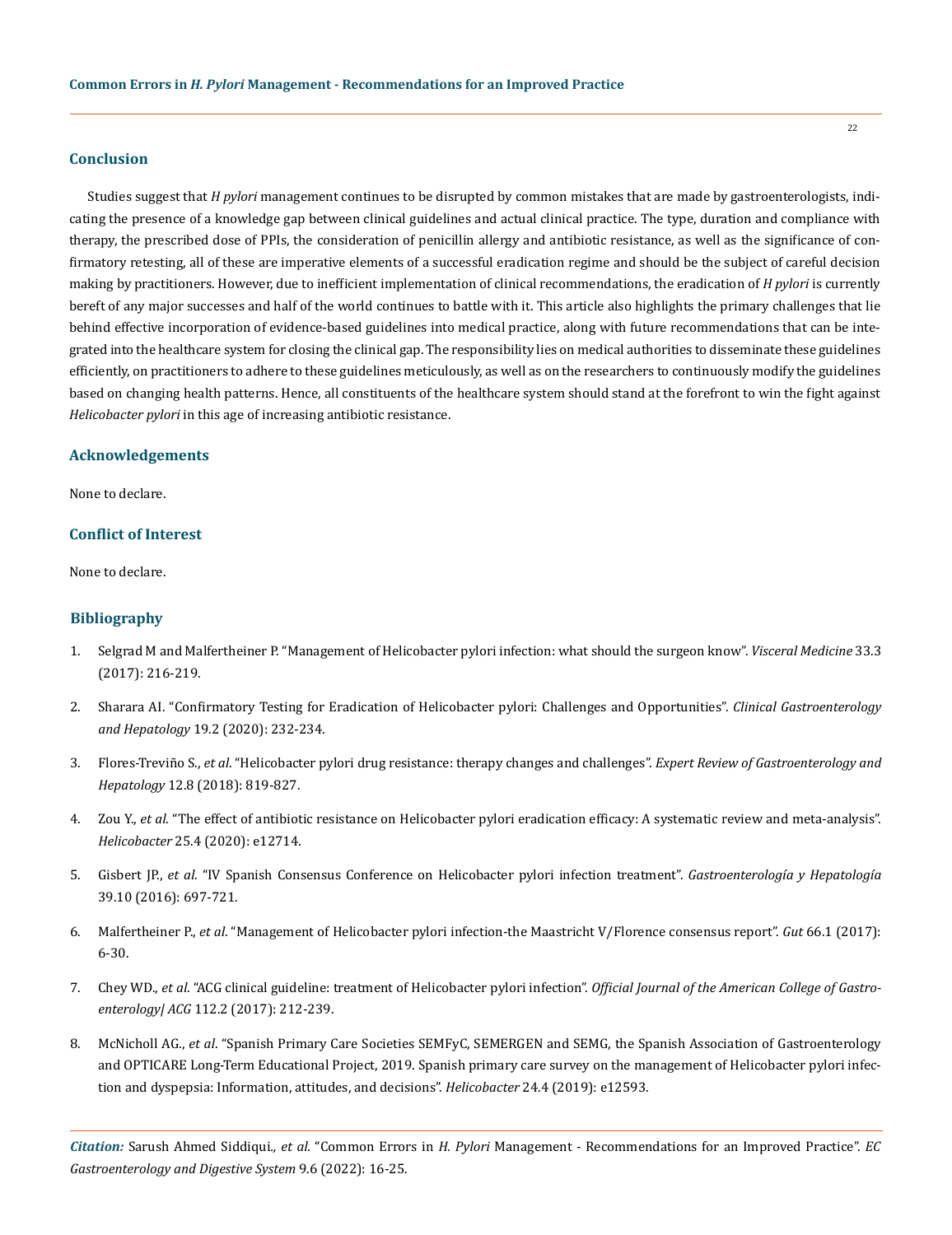- 9. Na'amnih W., *et al*[. "Physicians' adherence to management guidelines for H. pylori infection and gastroesophageal reflux disease: a](https://pubmed.ncbi.nlm.nih.gov/32527326/)  cross-sectional study". *[Israel Journal of Health Policy Research](https://pubmed.ncbi.nlm.nih.gov/32527326/)* 9.1 (2020): 1-7.
- 10. Song C., *et al*[. "Management of Helicobacter pylori infection by clinicians: a nationwide survey in a developing country".](https://pubmed.ncbi.nlm.nih.gov/31571330/) *Helicobacter* [24.6 \(2019\): e12656.](https://pubmed.ncbi.nlm.nih.gov/31571330/)
- 11. Cabana MD., *et al*[. "Why don't physicians follow clinical practice guidelines?: A framework for improvement".](https://pubmed.ncbi.nlm.nih.gov/10535437/) *The Journal of the Ameri[can Medical Association](https://pubmed.ncbi.nlm.nih.gov/10535437/)* 282.15 (1999): 1458-1465.
- 12. Fischer F., *et al*[. "Barriers and strategies in guideline implementation-a scoping review".](https://pubmed.ncbi.nlm.nih.gov/27417624/) *InHealthcare Multidisciplinary Digital Pub[lishing Institute](https://pubmed.ncbi.nlm.nih.gov/27417624/)* 4.3 (2016): 36.
- 13. De Wit NJ., *et al*[. "Guidelines on the management of H. pylori in primary care: development of an implementation strategy".](https://academic.oup.com/fampra/article-abstract/17/suppl_2/S27/496433) *Family Practice* [17.2 \(2000\): S27-s32.](https://academic.oup.com/fampra/article-abstract/17/suppl_2/S27/496433)
- 14. Poonyam P., *et al*[. "High effective of 14-day high-dose PPI-Bismuth-containing quadruple therapy with probiotics supplement for](https://pubmed.ncbi.nlm.nih.gov/31554388/)  [Helicobacter pylori eradication: a double blinded-randomized placebo-controlled study".](https://pubmed.ncbi.nlm.nih.gov/31554388/) *Asian Pacific Journal of Cancer Prevention: APJCP* [20.9 \(2019\): 2859.](https://pubmed.ncbi.nlm.nih.gov/31554388/)
- 15. [Gisbert JP and Calvet X. "Review article: the effectiveness of standard triple therapy for Helicobacter pylori has not changed over the](https://pubmed.ncbi.nlm.nih.gov/22017749/)  last decade, but it is not good enough". *[Alimentary Pharmacology and Therapeutics](https://pubmed.ncbi.nlm.nih.gov/22017749/)* 34.11-12 (2011): 1255-1268.
- 16. Venerito M., *et al*[. "Meta-analysis of bismuth quadruple therapy versus clarithromycin triple therapy for empiric primary treatment](https://pubmed.ncbi.nlm.nih.gov/23880479/)  [of Helicobacter pylori infection".](https://pubmed.ncbi.nlm.nih.gov/23880479/) *Digestion* 88.1 (2013): 33-45.
- 17. Kekilli M., *et al*[. "Inefficacy of triple therapy and comparison of two different bismuth-containing quadruple regimens as a firstline](https://pubmed.ncbi.nlm.nih.gov/27748322/)  treatment option for helicobacter pylori". *[Saudi Journal of Gastroenterology: Official Journal of the Saudi Gastroenterology Association](https://pubmed.ncbi.nlm.nih.gov/27748322/)* [22.5 \(2016\): 366.](https://pubmed.ncbi.nlm.nih.gov/27748322/)
- 18. Malfertheiner P., *et al*[. "Current concepts in the management of Helicobacter pylori infection: the Maastricht III Consensus Report".](https://pubmed.ncbi.nlm.nih.gov/17170018/)  *Gut* [56.6 \(2007\): 772-781.](https://pubmed.ncbi.nlm.nih.gov/17170018/)
- 19. Gisbert JP., *et al*[. "Helicobacter pylori first-line and rescue treatments in the presence of penicillin allergy".](https://www.researchgate.net/publication/265858774_Helicobacter_Pylori_First-Line_and_Rescue_Treatments_in_the_Presence_of_Penicillin_Allergy) *Digestive Diseases and Sciences* [60.2 \(2015\): 458-464.](https://www.researchgate.net/publication/265858774_Helicobacter_Pylori_First-Line_and_Rescue_Treatments_in_the_Presence_of_Penicillin_Allergy)
- 20. Nyssen OP., *et al*[. "Room for Improvement in the Treatment of Helicobacter pylori Infection: Lessons from the European Registry on](https://pubmed.ncbi.nlm.nih.gov/33405435/)  H. pylori Management (Hp-EuReg)". *[Journal of Clinical Gastroenterology](https://pubmed.ncbi.nlm.nih.gov/33405435/)* (2021).
- 21. Boltin D., *et al*[. "Attitudes and practice related to Helicobacter pylori infection among primary care physicians".](https://pubmed.ncbi.nlm.nih.gov/27167452/) *European Journal of [Gastroenterology and Hepatology](https://pubmed.ncbi.nlm.nih.gov/27167452/)* 28.9 (2016): 1035-1040.
- 22. Jukic I., *et al*[. "Adherence to Maastricht V/Florence consensus report for the management of Helicobacter pylori infection among pri](https://pubmed.ncbi.nlm.nih.gov/33368852/)[mary care physicians and medical students in Croatia: A cross-sectional study".](https://pubmed.ncbi.nlm.nih.gov/33368852/) *Helicobacter* 23 (2020): e12775.
- 23. Chuah YY., *et al*[. "Real‐world practice and Expectation of Asia‐Pacific physicians and patients in Helicobacter Pylori eradication](https://pubmed.ncbi.nlm.nih.gov/28244264/)  (REAP-HP Survey)". *Helicobacter* [22.3 \(2017\): e12380.](https://pubmed.ncbi.nlm.nih.gov/28244264/)
- 24. Kim BG., *et al*[. "Discrepancies between primary physician practice and treatment guidelines for Helicobacter pylori infection in Ko](https://pubmed.ncbi.nlm.nih.gov/16440419/)rea". *[World Journal of Gastroenterology: WJG](https://pubmed.ncbi.nlm.nih.gov/16440419/)* 12.1 (2006): 66.

*Citation:* Sarush Ahmed Siddiqui*., et al.* "Common Errors in *H. Pylori* Management - Recommendations for an Improved Practice". *EC Gastroenterology and Digestive System* 9.6 (2022): 16-25.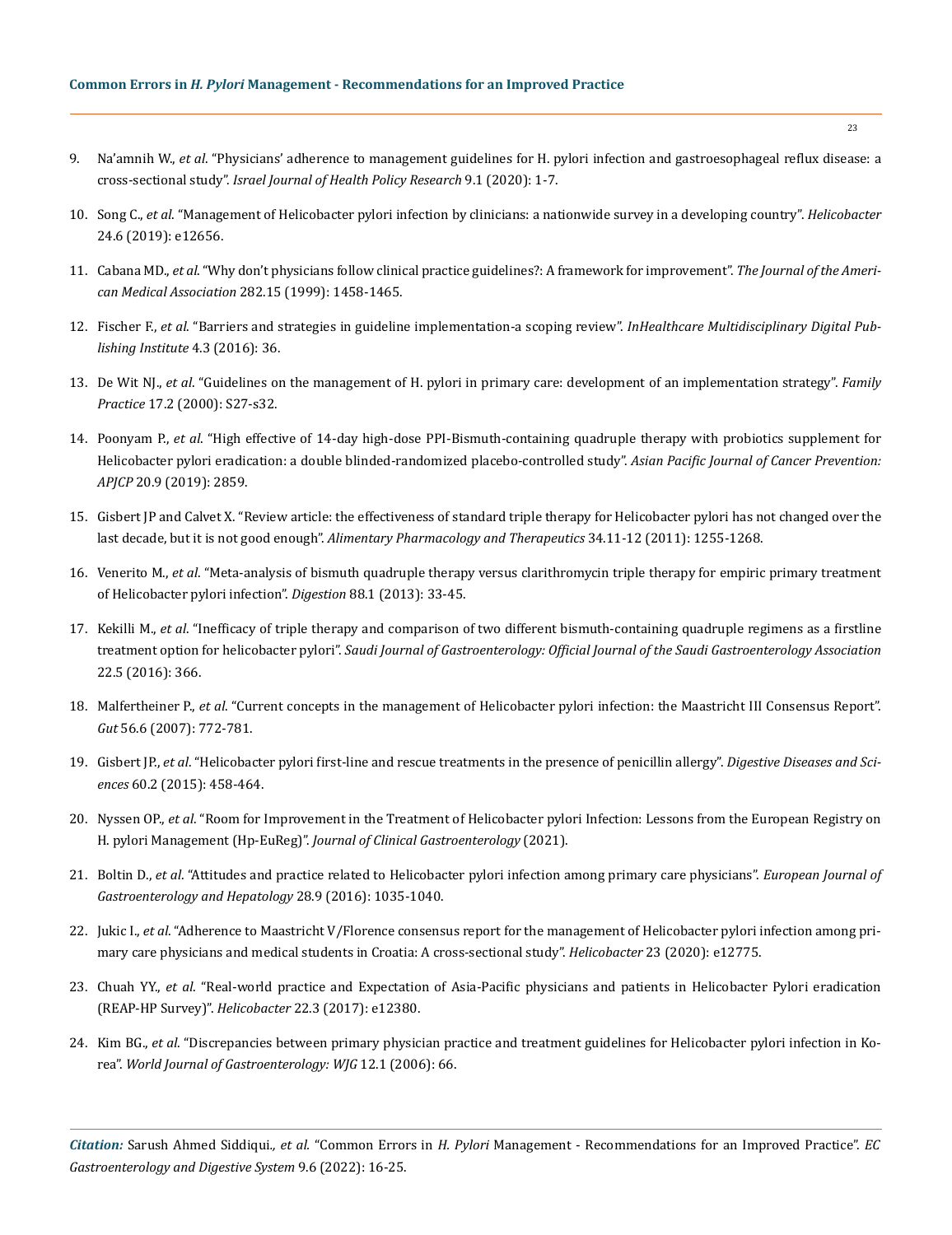- 25. Murakami TT., *et al*[. "Management of Helicobacter Pylori in the United States: results from a national survey of gastroenterology](https://pubmed.ncbi.nlm.nih.gov/28457713/)  physicians". *[Preventive Medicine](https://pubmed.ncbi.nlm.nih.gov/28457713/)* 100 (2017): 216-222.
- 26. Miehlke S., *et al*[. "Diagnostic and therapeutic management of Helicobacter pylori infection: a survey among resident gastroenterolo](https://pubmed.ncbi.nlm.nih.gov/27723904/)gists in Germany". *[Zeitschrift für Gastroenterologie](https://pubmed.ncbi.nlm.nih.gov/27723904/)* 54.10 (2016): 1130-1137.
- 27. Jheng GH., *et al*[. "Comparison of second-line quadruple therapies with or without bismuth for Helicobacter pylori infection".](https://pubmed.ncbi.nlm.nih.gov/26090383/) *BioMed [Research International](https://pubmed.ncbi.nlm.nih.gov/26090383/)* (2015).
- 28. [Chen YI and Fallone CA. "A 14-day course of triple therapy is superior to a 10-day course for the eradication of Helicobacter pylori: a](https://www.ncbi.nlm.nih.gov/pmc/articles/PMC4699606/)  Canadian study conducted in a 'real world'setting". *[Canadian Journal of Gastroenterology and Hepatology](https://www.ncbi.nlm.nih.gov/pmc/articles/PMC4699606/)* 29.8 (2015): e7-10.
- 29. Puig I., *et al*[. "Fourteen‐day high‐dose esomeprazole, amoxicillin and metronidazole as third‐line treatment for Helicobacter pylori](https://pubmed.ncbi.nlm.nih.gov/28869699/)  infection". *[International Journal of Clinical Practice](https://pubmed.ncbi.nlm.nih.gov/28869699/)* 71.9 (2017): e13004.
- 30. [Calvet X. "Dealing with uncertainty in the treatment of Helicobacter pylori".](https://pubmed.ncbi.nlm.nih.gov/29623181/) *Therapeutic Advances in Chronic Disease* 9.4 (2018): 93- [102.](https://pubmed.ncbi.nlm.nih.gov/29623181/)
- 31. Yuan Y., *et al*[. "Optimum duration of regimens for Helicobacter pylori eradication".](https://pubmed.ncbi.nlm.nih.gov/24338763/) *Cochrane Database of Systematic Reviews* 12 (2013).
- 32. Kim TH., *et al*[. "Comparison of 7-and 14-day eradication therapy for Helicobacter pylori with first-and second-line regimen: random](https://pubmed.ncbi.nlm.nih.gov/32030921/)ized clinical trial". *[Journal of Korean Medical Science](https://pubmed.ncbi.nlm.nih.gov/32030921/)* 35.5 (2020).
- 33. Cano-Contreras AD., *et al*[. "The approach, attitudes and knowledge about Helicobacter pylori in general practitioners is deficient.](https://pubmed.ncbi.nlm.nih.gov/28385468/)  There is much to improve". *[Revista de Gastroenterología de México](https://pubmed.ncbi.nlm.nih.gov/28385468/)* 83.1 (2018): 16-24.
- 34. Villoria A., *et al*[. "Meta-analysis: high-dose proton pump inhibitors vs. standard dose in triple therapy for Helicobacter pylori eradica](https://pubmed.ncbi.nlm.nih.gov/18644011/)tion". *[Alimentary Pharmacology and Therapeutics](https://pubmed.ncbi.nlm.nih.gov/18644011/)* 28.7 (2008): 868-877.
- 35. Kositchaiwat C., *et al*[. "Low and high doses of rabeprazole vs. omeprazole for cure of Helicobacter pylori infection".](https://pubmed.ncbi.nlm.nih.gov/14616168/) *Alimentary Phar[macology and Therapeutics](https://pubmed.ncbi.nlm.nih.gov/14616168/)* 18.10 (2003): 1017-1021.
- 36. Boltin D., *et al*[. "European Registry on Helicobacter pylori management \(Hp-EuReg\): First-line Therapy in Israel".](https://pubmed.ncbi.nlm.nih.gov/33443341/) *The Israel Medical [Association Journal: IMAJ](https://pubmed.ncbi.nlm.nih.gov/33443341/)* 23.1 (2021): 38-42.
- 37. Lamouliatte H., *et al*[. "Double vs single dose of pantoprazole in combination with clarithromycin and amoxycillin for 7 days, in eradica](https://pubmed.ncbi.nlm.nih.gov/10571611/)[tion of Helicobacter pylori in patients with non-ulcer dyspepsia".](https://pubmed.ncbi.nlm.nih.gov/10571611/) *Alimentary Pharmacology and Therapeutics* 13 (1999): 1523-1530.
- 38. Vallve M., *et al*[. "Single vs. double dose of a proton pump inhibitor in triple therapy for Helicobacter pylori eradication: a meta-analy](https://pubmed.ncbi.nlm.nih.gov/12030958/)sis". *[Alimentary Pharmacology and Therapeutics](https://pubmed.ncbi.nlm.nih.gov/12030958/)* 16.6 (2002): 1149-1156.
- 39. Fossmark R., *et al*[. "Adverse effects of proton pump inhibitors-Evidence and plausibility".](https://www.ncbi.nlm.nih.gov/pmc/articles/PMC6829383/) *International Journal of Molecular Sciences* [20.20 \(2019\): 5203.](https://www.ncbi.nlm.nih.gov/pmc/articles/PMC6829383/)
- 40. Nehra AK., *et al*[. "Proton pump inhibitors: review of emerging concerns".](https://pubmed.ncbi.nlm.nih.gov/29406201/) *In Mayo Clinic Proceedings* 93.2 (2018): 240-246.
- 41. Yang Y., *et al*[. "Proton-pump inhibitors use, and risk of acute kidney injury: a meta-analysis of observational studies".](https://www.ncbi.nlm.nih.gov/pmc/articles/PMC5411168/) *Drug Design, [Development and Therapy](https://www.ncbi.nlm.nih.gov/pmc/articles/PMC5411168/)* 11 (2017): 1291.
- 42. [Randel A. "H. pylori infection: ACG updates treatment recommendations".](https://www.aafp.org/afp/2018/0115/p135.html) *American family physician* 97.2 (2018): 135-137.

*Citation:* Sarush Ahmed Siddiqui*., et al.* "Common Errors in *H. Pylori* Management - Recommendations for an Improved Practice". *EC Gastroenterology and Digestive System* 9.6 (2022): 16-25.